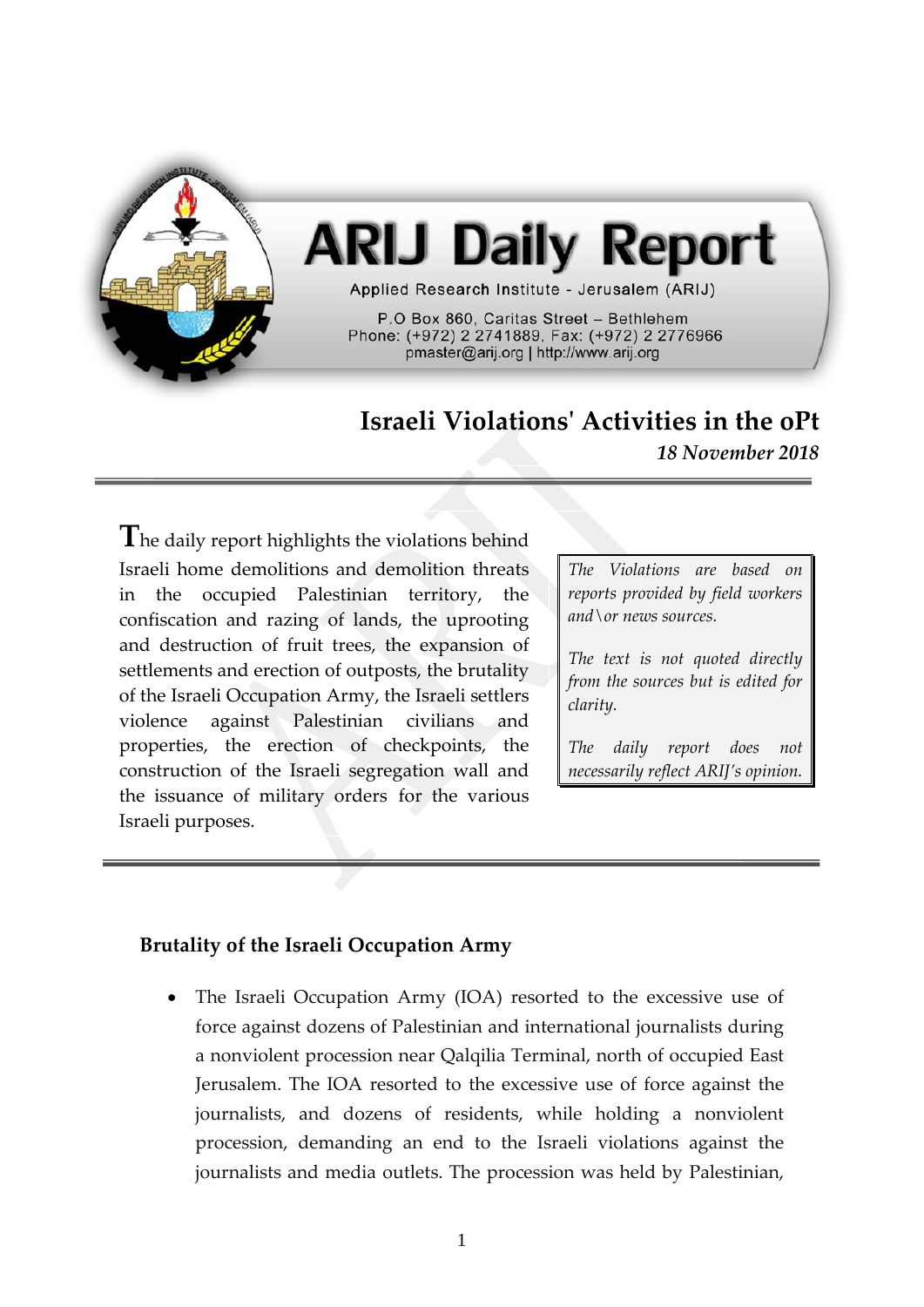Arab and international journalists, who were standing at least 150 meters away from Qalandia terminal. The IOA started firing many gas bombs at them, causing dozens to suffer the effects of teargas inhalation. (IMEMC 18 November 2018)

- Dozens of Palestinian students and teachers suffocated after inhaling tear gas fired by Israeli occupation Army (IOA) toward an elementary school in Hebron, in the southern West Bank. The IOA fired a barrage of tear gas canisters toward an elementary school in the southern part of Hebron city, causing suffocation to dozens of students and teachers. (IMEMC 18 November 2018)
- The Israeli Occupation Army (IOA) suppressed the march of International Federation of Journalists towards Qalandia checkpoint through intensive use of toxic tear gas and sound bombs, which caused the injury of the PJS president Nasse Abu Baker, by a tearing gas bomb that targeted his shoulder and caused many others to choke. One of the victims, journalist Adriana Hurtado, Colombian member of executive committee of International Federation of Journalists, and colleague journalist Manal Khamis, a PJS board member, needed to be transferred to medical clinic. The assault took place when a group of journalists took part in a peaceful march near Qalandia checkpoint, north of occupied Jerusalem, organized by the Palestinian Journalists Syndicate in front of Kalandia refugee camp, expressing solidarity with Palestinian journalists and their right to move freely through Israeli checkpoints. However, the IOA met these just demands with stun grenades and tear gas canisters, which led to the injury of a group of journalists – including guest journalists who came to participate in a conference, in the city of Ramallah – despite the fact that they were identifiable with their press vests and raising the IFJ card. The march included dozens of local journalists, as well as a number of international journalists members of the International Federation of Journalists, in addition to members of the Arab Federation of Journalists. All were aiming to attend and take part in the international media conference in Ramallah entitled as "Journalists Under Fire". The IOA repressed the journalist demonstrators, who were located around 300 meters from Qalandia checkpoint, by firing gas bombs from a launcher installed on a military vehicle, which resulted in the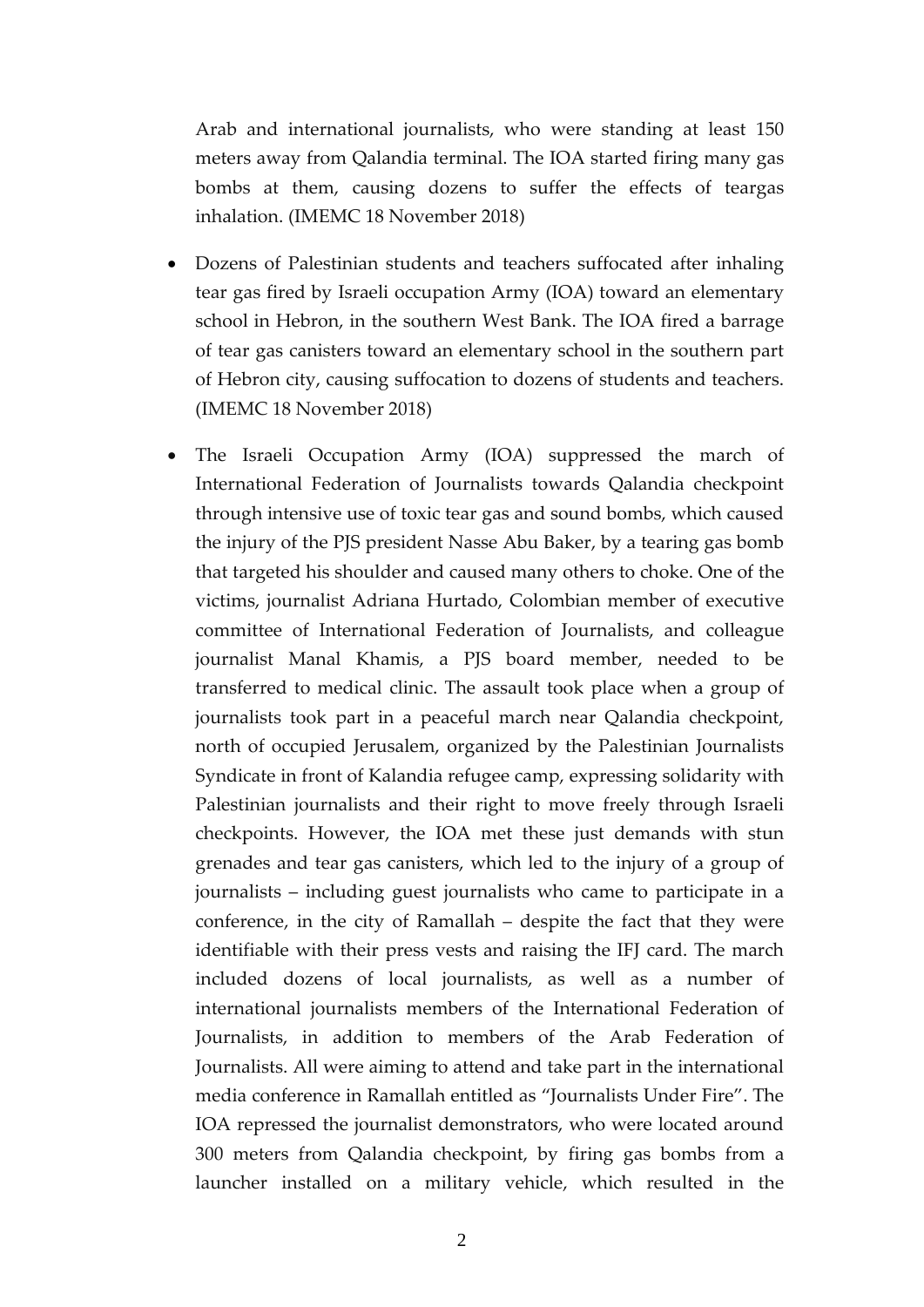suffocation of dozens of journalists, with the gas, including the President of the International Federation of Journalists, Philip Lorient, Abdel Wahab Zghilat, the head of the freedoms committee at the IFJ, journalist Adriana, a member of the Executive Committee of the International Federation of Colombia, and a member of the General Secretariat of the Palestinian Journalists Syndicate, Manal Khamis. The head of the Palestinian journalists syndicate, Nasser Abu Bakr, was also hit by a gas bomb directly in the right shoulder. (IMEMC 18 November 2018)

- The Israeli Occupation Army (IOA) opened fire at many Palestinian farmers and shepherds, in several parts of the besieged Gaza Strip. The IOA fired many live rounds at Palestinian farmers, working on their own lands, east of Khan Younis, in the southern part of the Gaza Strip. The attack took place on lands, near the perimeter fence, in Abasan al-Kabeera town, east of Khan Younis. The IOA also fired many live rounds at farmers, workers and shepherds, east of Juhr ad-Deek area, in Gaza city. The attacks forced the Palestinians to leave their lands in fear of further Israeli escalation, but did not lead to casualties. (IMEMC 18 November 2018)
- Dozens of Palestinian students and teachers suffocated after inhaling tear gas fired by Israeli occupation Army (IOA) toward an elementary school in Hebron, in the southern West Bank. The IOA fired a barrage of tear gas canisters toward an elementary school in the southern part of Hebron city, causing suffocation to dozens of students and teachers. They were all treated at the scene. (IMEMC 18 November 2018)
- Israeli occupation authorities handed a notice informing a Palestinian citizen from Yatta town, south of Hebron, about their intention to demolish his home for lack of an Israeli construction permit. The threatened home belongs to Mohammad Abu Fanous. The Israeli authorities claimed that the demolition would take place on the ground that the house was built without an Israeli construction permit. (IMEMC 18 November 2018)

#### **Israeli Arrests**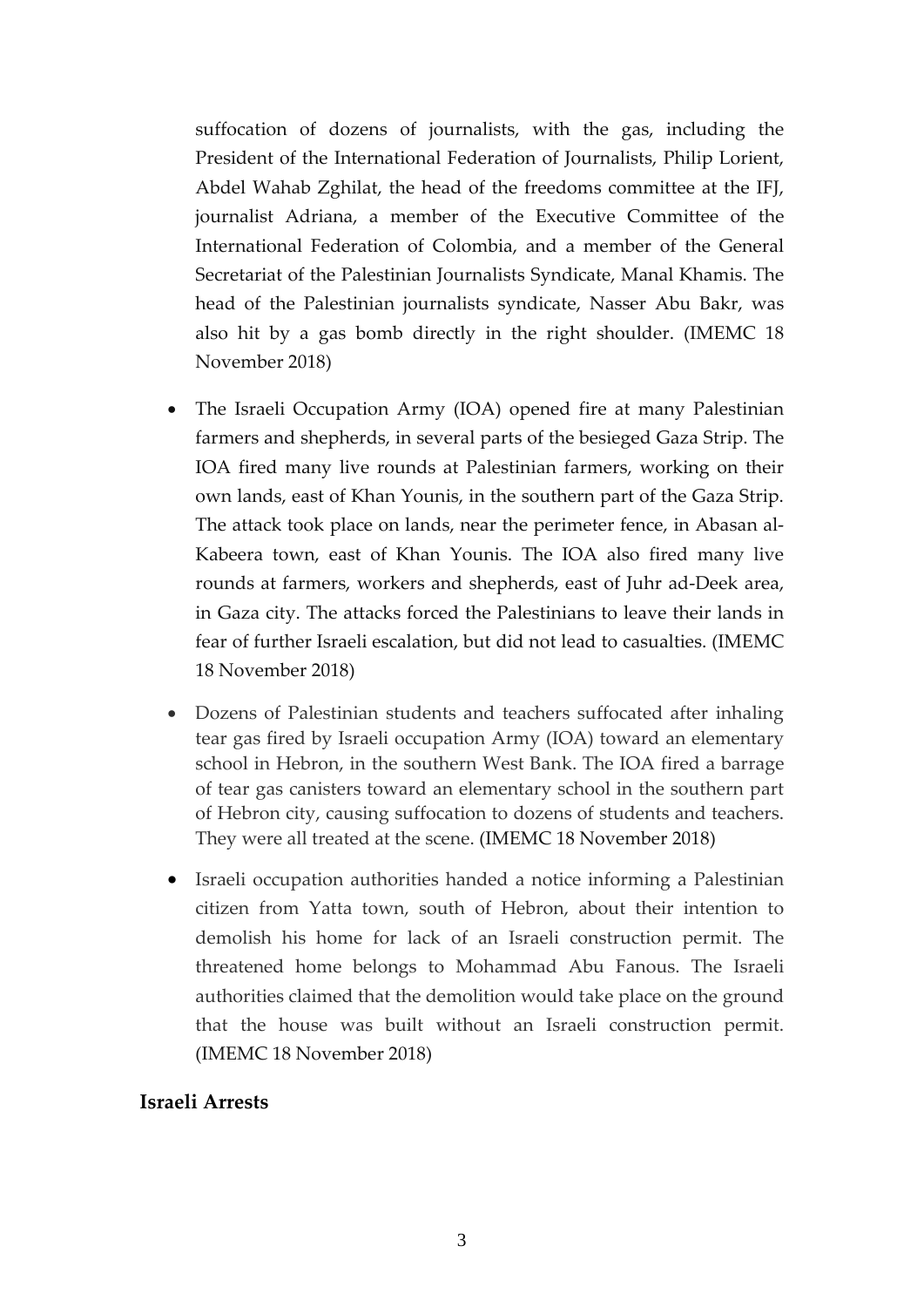- In Bethlehem, the Israeli Occupation Army (IOA) invaded homes in 'Aida refugee camp, north of the city, and detained Daoud Mahmoud Khatib, 23. (IMEMC 18 November 2018)
- The Israeli Occupation Army (IOA) detained Malek Emad Salama, 22, from Beit Jala city, west of Bethlehem. (IMEMC 18 November 2018)
- The Israeli Occupation Army (IOA) detained Mahmoud Yousef Obeyyat, from Hindaza area, east of the city. (IMEMC 18 November 2018)
- The Israeli Occupation Army (IOA) invaded Ein al-Louza neighborhood, in Silwan town, south of the Al-Aqsa Mosque in occupied East Jerusalem, searched several homes before detaining Amir Abu Sbeih, 17, and a former political prisoner, identified as Tareq Khaled Odah. (IMEMC 18 November 2018)

## **Israeli Settler Violence**

- The Israeli Minister of Agriculture and Rural Development, Uri Ariel, stormed the Al-Aqsa Mosque compound, in the Old City of occupied East Jerusalem, with dozens of Israeli settlers . Ariel, along with dozens of Israeli settlers, stormed the Al-Aqsa Mosque compound under the heavy protection of Israeli forces and entered through the Moroccan Gate and toured the compound in a provocative fashion. A large number of Israeli forces were deployed across the compound. (IMEMC 18 November 2018)
- A group of Israeli Settlers attacked a Palestinian ambulance while rushing to a patient in Hebron city, in the southern part of the occupied West Bank, causing damage. The Palestinian Red Crescent Society (PRCS) received a call from a family of a patient in Tal Romeida neighborhood, in Hebron city, and headed towards the Shuhada Street, after coordinating the ambulance's passage through the closed Shuhada Street. Once the ambulance reached the Shuhada Street, the illegal settlers started throwing stones at it, and obstructed the road, although it was sounding its siren and trying to reach the patient. (IMEMC 18 November 2018)